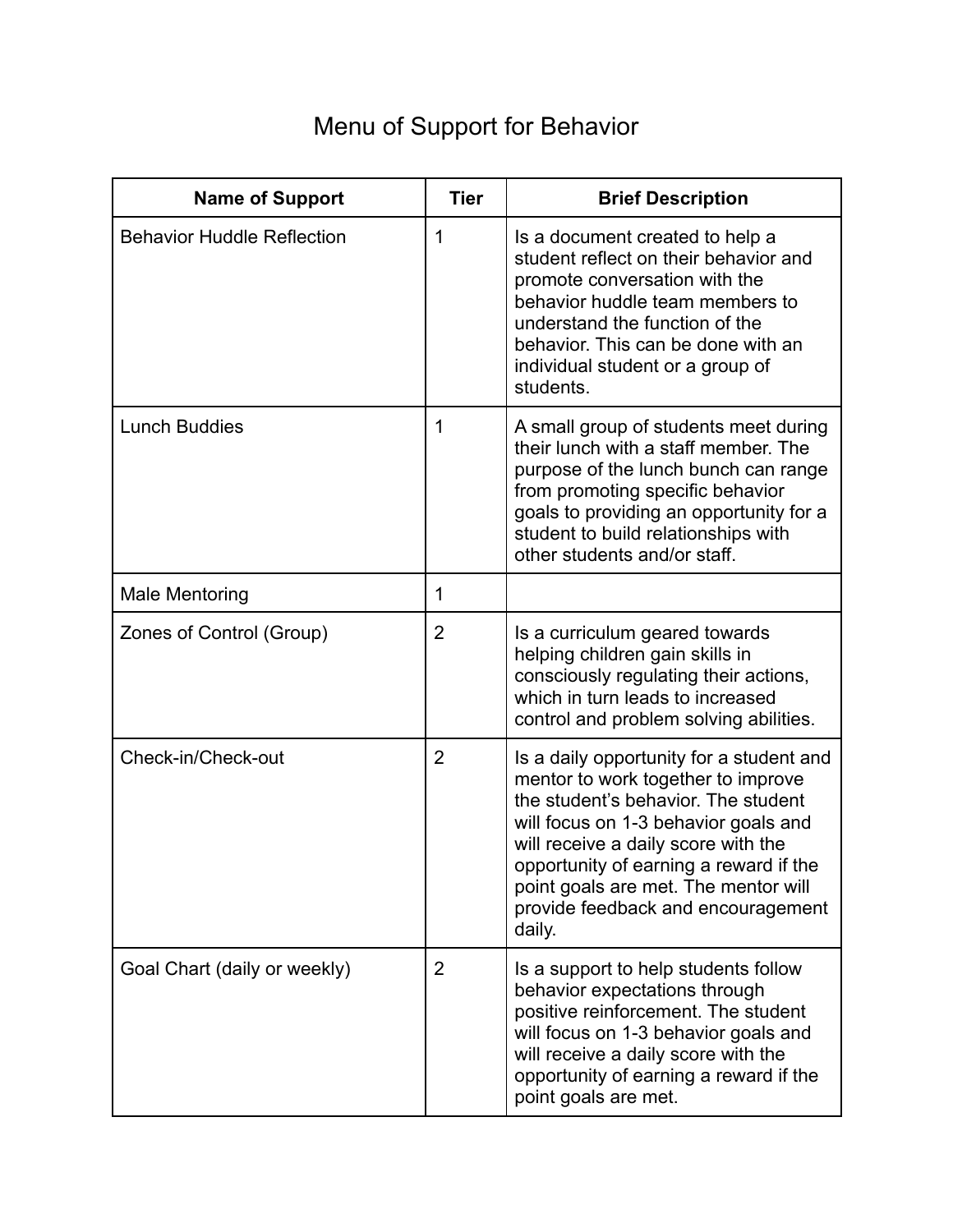| <b>Parent Conference</b>       | 1     | A short meeting or discussion with the<br>student's parents or guardians to<br>discuss recent behavior referrals. The<br>goal is to keep the parent informed<br>and give them an opportunity to voice<br>any concerns that are beneficial for<br>the school to know. This also provides<br>an opportunity for the parent/guardian<br>and school to work as a team to<br>create a plan that will help the student<br>succeed. |
|--------------------------------|-------|------------------------------------------------------------------------------------------------------------------------------------------------------------------------------------------------------------------------------------------------------------------------------------------------------------------------------------------------------------------------------------------------------------------------------|
| <b>Field Trips</b>             | 1/2   | A positive reinforcement for when<br>students reach their behavior goals.                                                                                                                                                                                                                                                                                                                                                    |
| <b>Girl CODE</b>               | 1     | A program striving to improve girl<br>relationships in the school and help<br>create a positive community in which<br>girls feel empowered and want to<br>empower others.                                                                                                                                                                                                                                                    |
| Growth Mindset (Group/Class)   | 1     |                                                                                                                                                                                                                                                                                                                                                                                                                              |
| Fidget Support (check in/out)  | 1/2   | Self-regulation tools to help with<br>focus, attention, calming, and active<br>listening.                                                                                                                                                                                                                                                                                                                                    |
| Calm Down spaces/procedures    | 1/2   | Is a designated location that can be<br>used when a student is having<br>difficulty regulating their emotions.                                                                                                                                                                                                                                                                                                               |
| <b>Individual Counseling</b>   | 1/2   | Is short term one-to-one counseling to<br>help students resolve personal or<br>interpersonal problems.                                                                                                                                                                                                                                                                                                                       |
| <b>Grief Group</b>             | 1     | Short term program to help a student<br>cope with a loss. This can be<br>one-to-one or in a group setting.                                                                                                                                                                                                                                                                                                                   |
| Southeast Counseling on Campus | 1/2/3 | Students who have gone through the<br>intake process at Southeast<br>Behavioral Health and have AR Kids<br>insurance are seen on campus by<br>their therapists/caseworker.                                                                                                                                                                                                                                                   |
| <b>Kudos</b>                   | 1     | Is a program designed to help<br>students build resilience and coping                                                                                                                                                                                                                                                                                                                                                        |